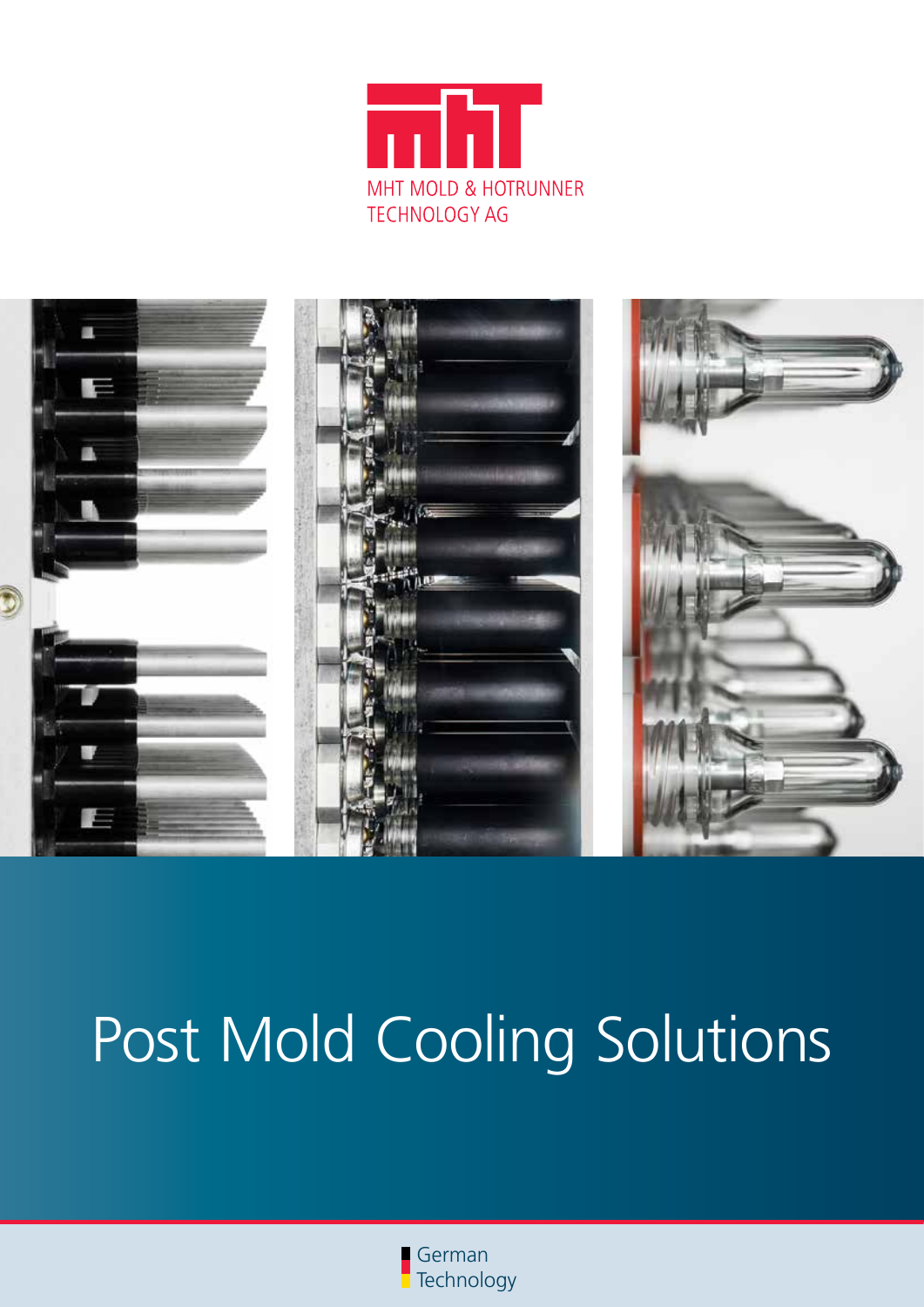## Post Mold Cooling

The cooling is crucial for the preform quality, the cycle time and the resulting output. MHT has been supplying the global market with high performance PET molds and post mold cooling solutions since 1996. Our experience is your advantage. Like no other company we know what it takes to adapt PMC to different machine types and generations. Our wealth of technical knowledge and innovative power is shown in many patents we own.



Quality preforms in shortest cycle



#### CoolMax®

- Up to four stages
- Staggered version available
- Gripper pins, standard or spring loaded
- Air baffle (for thread cooling)
- For all cavitations
- • Bladder function available

#### Take-OUT Plate

- Up to four stages EAOT
- Exchangeable cooling sleeves
- Cooling sleeves with an helix flow



channel Cooling pins: standard and equipped with air baffle Gripper pins: spring loaded and standard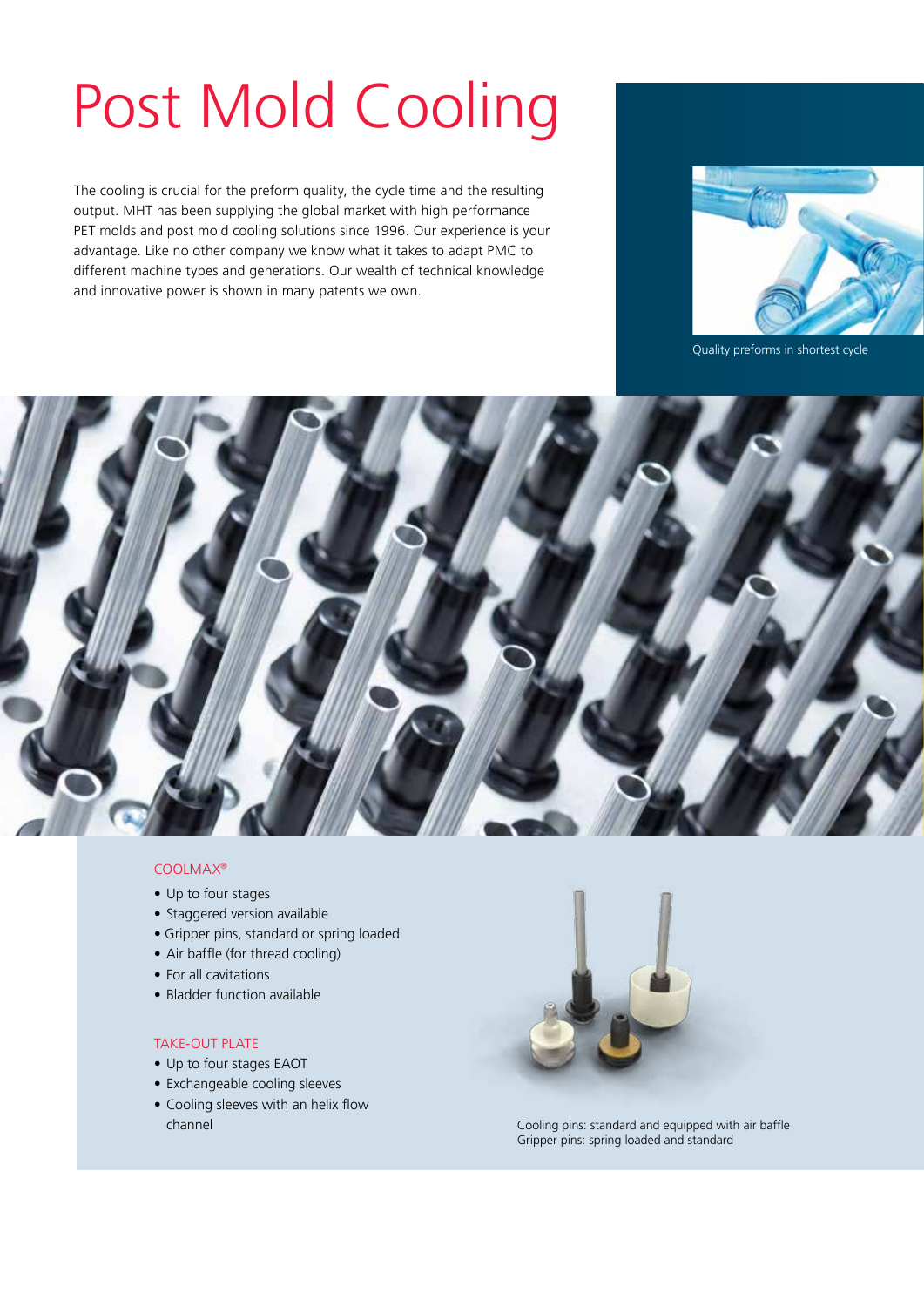



Precise and quick transfer



Efficient and patented air flow MHTcoolMAX®

## Take-out side entry

When it comes to a fast and smooth transfer of up to 192 preforms, everything must work together: high precision mold, post mold cooling solution and gripping plate. MHT will make that happen. Very ambitious cycle times are possible by cooling preforms with the patented coolMAX® technology.

| <b>Available Platforms</b> |
|----------------------------|
| Sacmi                      |
| Husky                      |
| Netstal                    |
| Sumitomo                   |
| Niigon                     |
| Milacron                   |
| Sipa                       |
| and others                 |

#### ADVANTAGES CoolMax®

- Patented air flow shows higher efficiency than competitor solution
- Splits the air uniformly for separate cooling of neck and body
- Pin follows the preform geometry
- Combination of part picking and cooling in one plate

#### ADVANTAGES Take-out

- Very stabe double tube assembly
- Full compatibility to industry standard

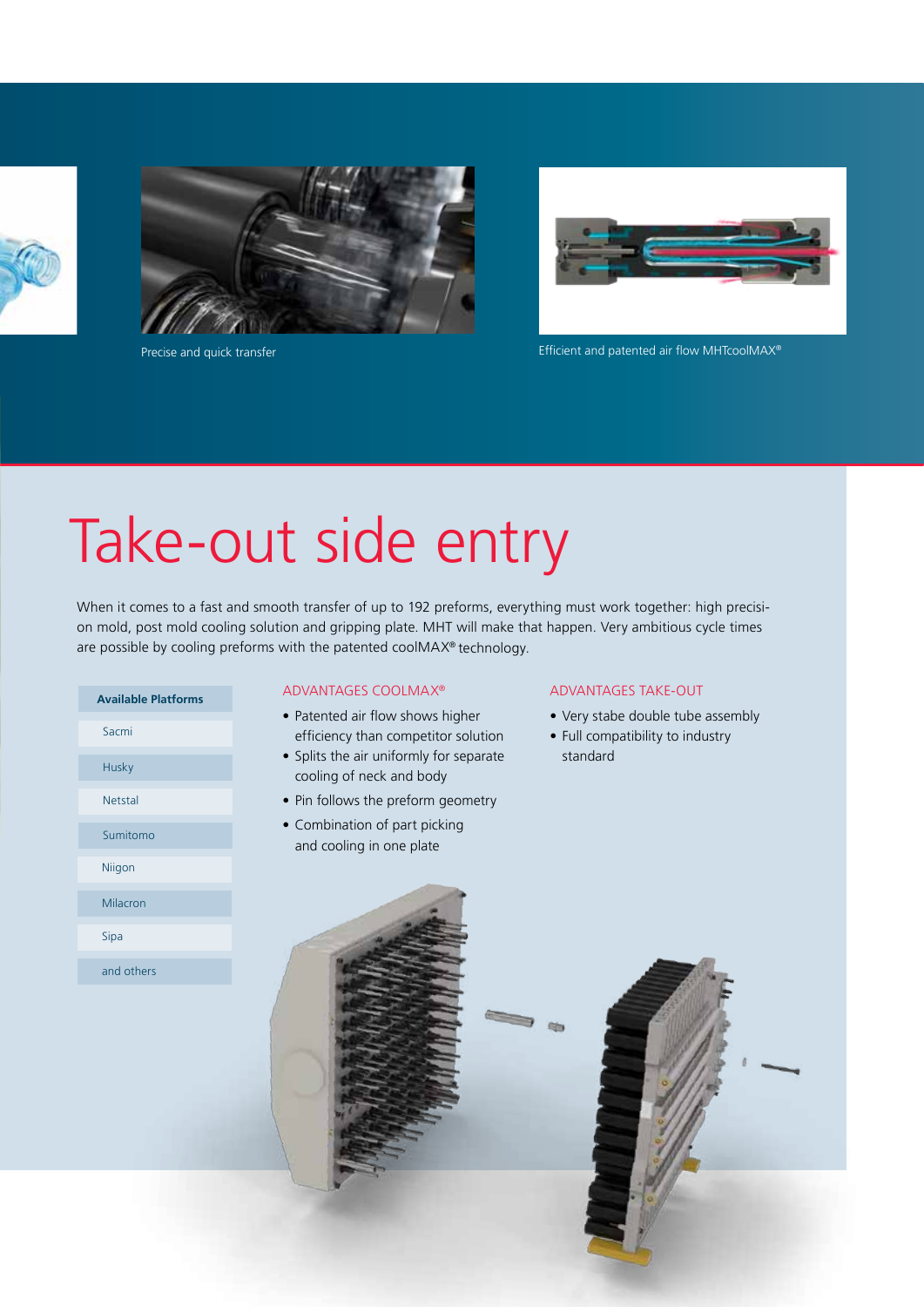## Top & vertical-side entry

MHT was the first to build a mold for the vertical PET machine from KraussMaffei and we are still convinced that this is a technology that does have some advantages. Parts are dropped under gravity – no air blow needed – caught by the gripper plate and transferred to a four side cooling cube. This proven concept we were able to adapt for the top entry machine from Netstal: with a transfer plate unloading a take-out plate and loading a cooling block with individual helix cooled sleeves.



#### **Available Platforms**

KraussMaffei

and others

Netstal

#### ADVANTAGES Cooling Block

- Easy to maintain, no monobloc
- Exchangeable individual carrier plates with mounted cooling sleeves
- • Cooling sleeves with efficient helix flow channels

#### Technical Features

- Up to four stages
- All parts exchangeable for easy maintenance and conversion
- Light weight transfer plates for fast movements
- Corrosion resistant anodized aluminium parts



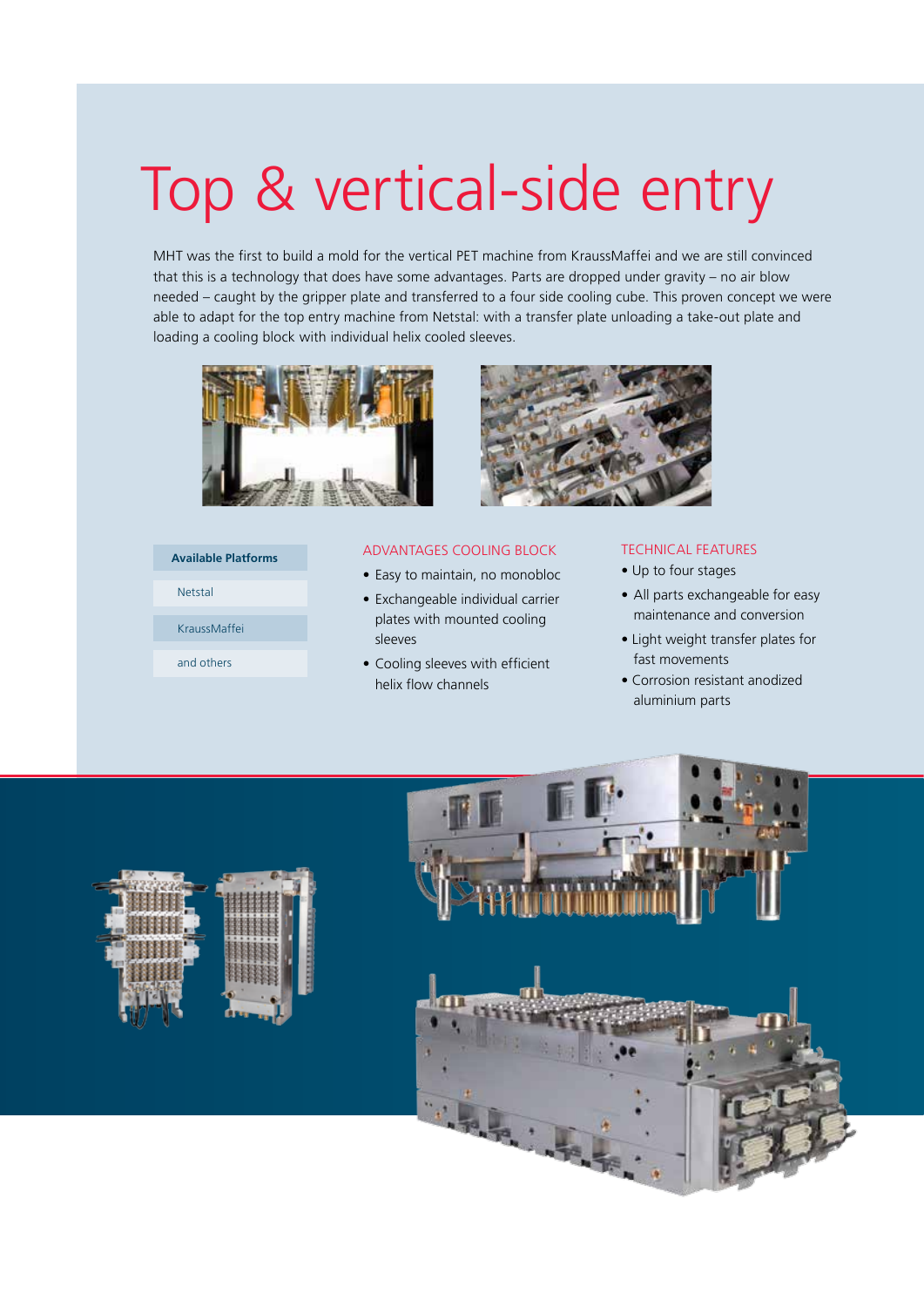



Take-out plate Transfer plate Transfer plate Transfer Cooling block



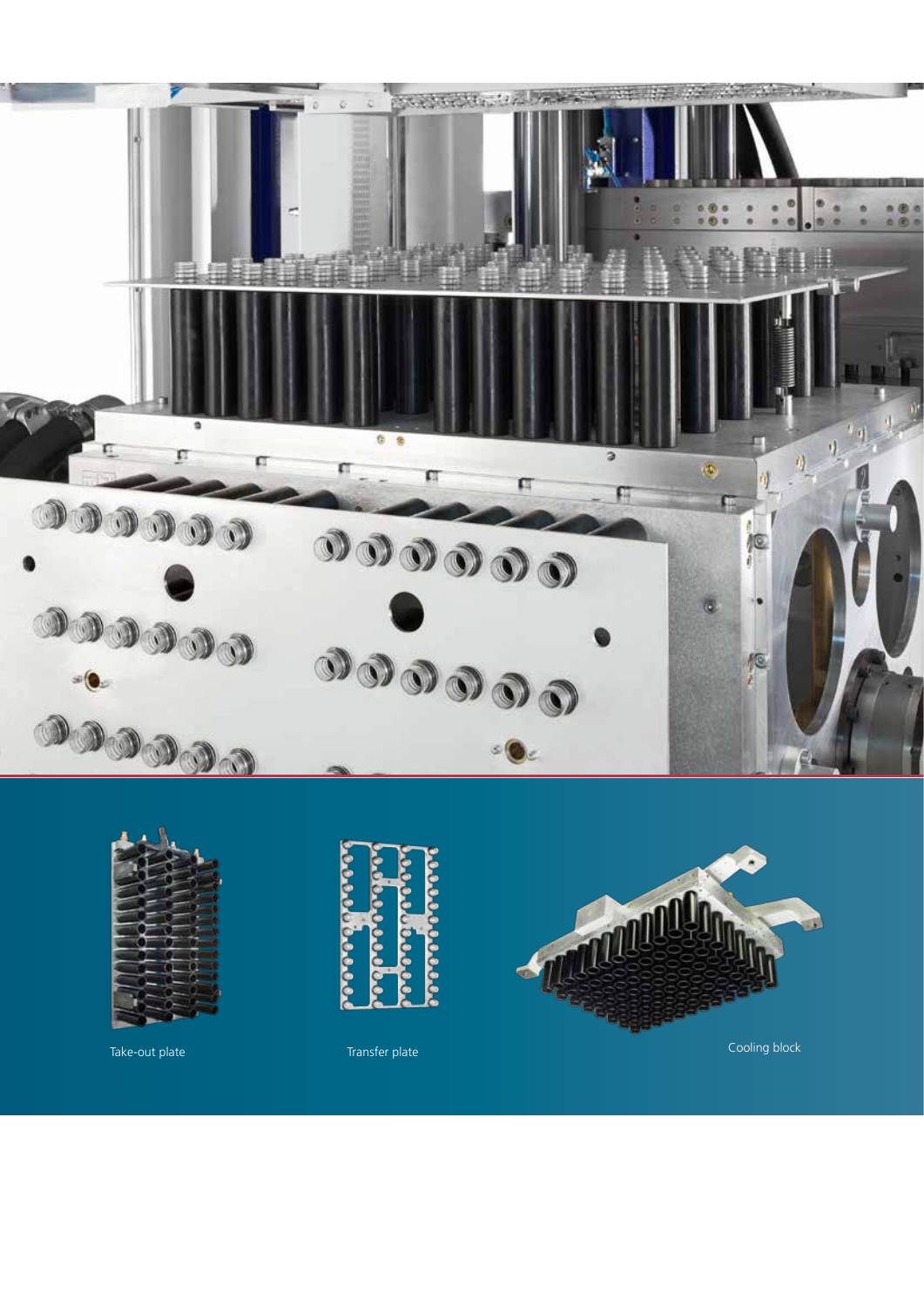## Adapter Kits

Different makes, sizes or generations of machines in your plant? MHT can make (almost) anything fit. We offer adapter kits and with our upgrade solutions we can take your output to the next level.

### MACHINE TYPE To the Next Generation

- Adapter block for take-out
- Ejector pins for cooling tubes
- Adding of coolMAX® or gripper plate
- Part detection kit extension for additional rows

### MACHINE SIZE From Lower to Higher Tonnage

- Adapter block for take-out
- Fitting frame for coolMAX®



### PET SYSTEM From Brand to Brand

- Adapter block for take-out
- Fitting frame for coolMAX®
- Adding coolMAX<sup>®</sup> or gripper plate

### **UPGRADE** Pushing the Output Boundaries

- More cavities on the same machine
- Corresponding take-out plate as well as coolMAX® or gripping plate
- Extension part detection kit for additional rows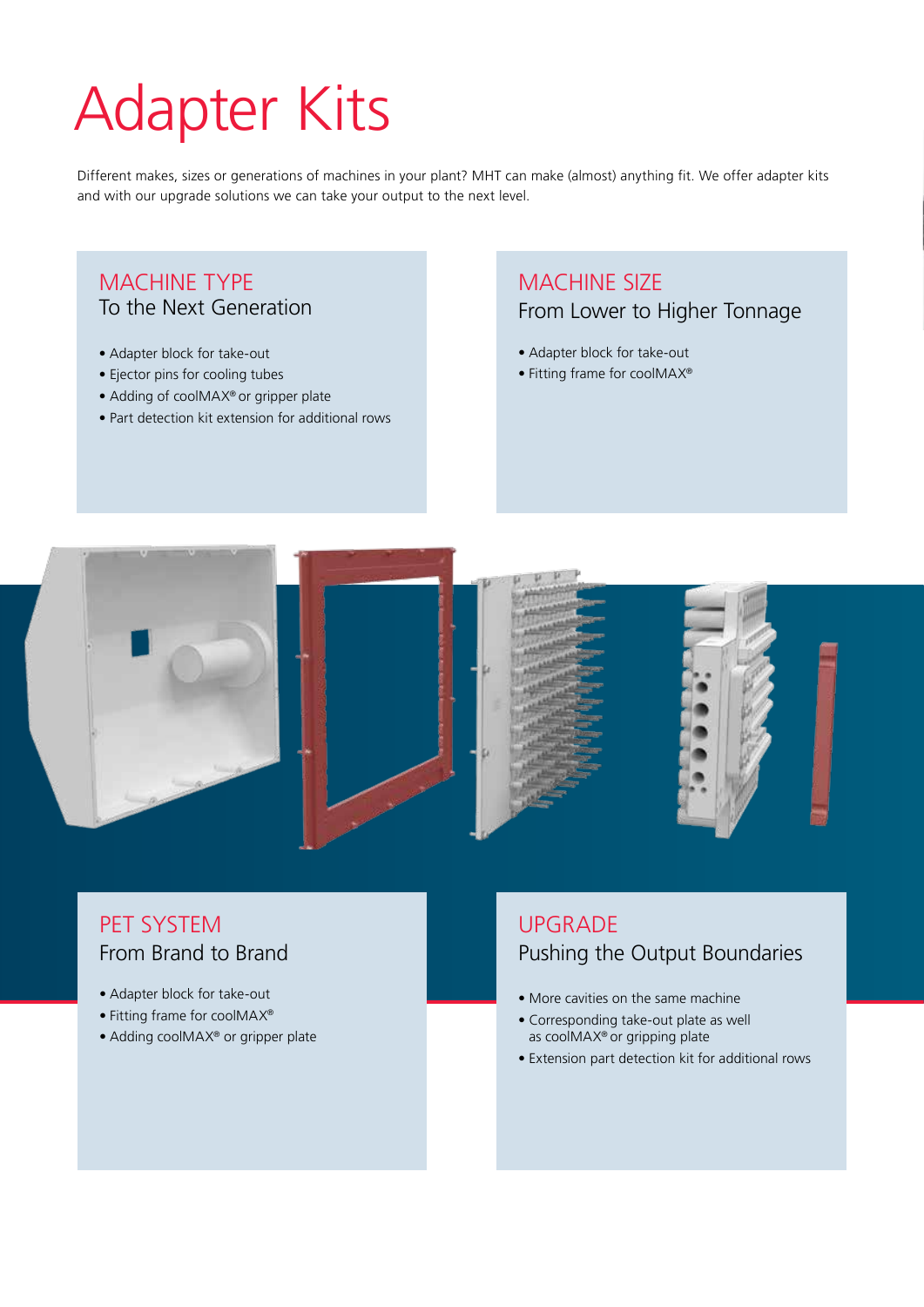

## Special Take-Out

Sometimes it takes a bit of an extra effort. For example for tricky wide mouth applications, differerent preform sizes / pitches or when preforms have a hole in the bottom area and cannot be removed from the mold by creating a vacuum. We like challenges and will find solutions.



#### Adjustable gripper plate for SACMI IPS 400

- One plate, many opportunities
- Wide variation of different pitches in X & Y
- From 48 up to 144 cavities
- • Independent from inner preform diameter
- • Simply upgradable